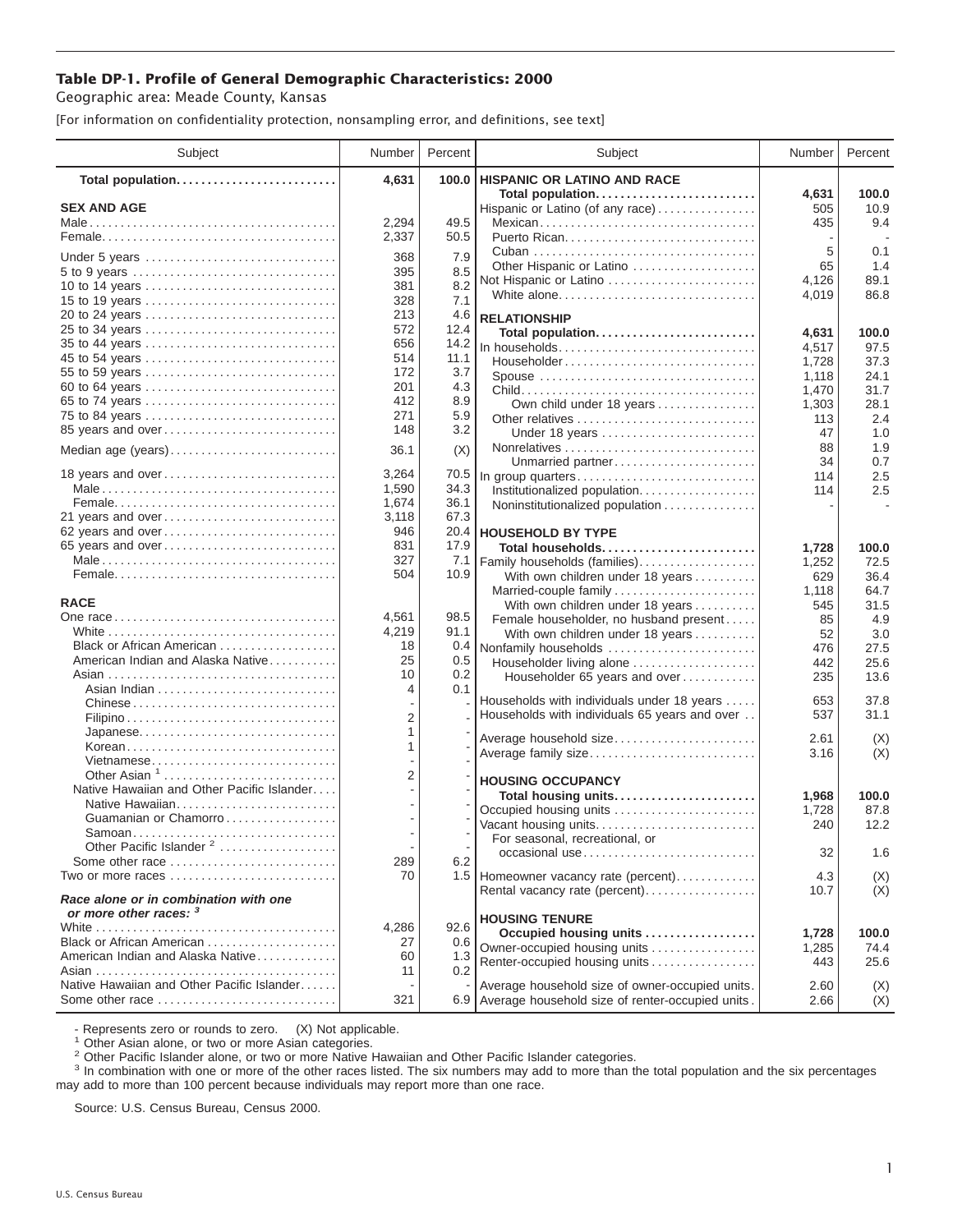## **Table DP-2. Profile of Selected Social Characteristics: 2000**

Geographic area: Meade County, Kansas

[Data based on a sample. For information on confidentiality protection, sampling error, nonsampling error, and definitions, see text]

| Subject                                     | Number       | Percent      | Subject                                                              | Number         | Percent     |
|---------------------------------------------|--------------|--------------|----------------------------------------------------------------------|----------------|-------------|
| <b>SCHOOL ENROLLMENT</b>                    |              |              | <b>NATIVITY AND PLACE OF BIRTH</b>                                   |                |             |
| Population 3 years and over                 |              |              | Total population                                                     | 4,631          | 100.0       |
| enrolled in school                          | 1,272        | 100.0        |                                                                      | 4,220          | 91.1        |
| Nursery school, preschool                   | 99           | 7.8          | Born in United States                                                | 4,188          | 90.4        |
| Kindergarten                                | 70           | 5.5          | State of residence                                                   | 3,009          | 65.0        |
| Elementary school (grades 1-8)              | 632          | 49.7         | Different state                                                      | 1,179          | 25.5        |
| High school (grades 9-12)                   | 325          | 25.6         | Born outside United States                                           | 32             | 0.7         |
| College or graduate school                  | 146          |              |                                                                      | 411            | 8.9         |
| <b>EDUCATIONAL ATTAINMENT</b>               |              |              | Entered 1990 to March 2000                                           | 255            | 5.5         |
| Population 25 years and over                | 2,946        | 100.0        | Naturalized citizen                                                  | 92<br>319      | 2.0<br>6.9  |
| Less than 9th grade                         | 324          | 11.0         |                                                                      |                |             |
| 9th to 12th grade, no diploma               | 256          | 8.7          | <b>REGION OF BIRTH OF FOREIGN BORN</b>                               |                |             |
| High school graduate (includes equivalency) | 840          | 28.5         | Total (excluding born at sea)                                        | 411            | 100.0       |
| Some college, no degree                     | 779          | 26.4         |                                                                      | 15             | 3.6         |
| Associate degree                            | 169          | 5.7          |                                                                      | 9              | 2.2         |
| Bachelor's degree                           | 396          | 13.4         |                                                                      |                |             |
| Graduate or professional degree             | 182          | 6.2          |                                                                      |                |             |
| Percent high school graduate or higher      | 80.3         | (X)          | Northern America                                                     | 366<br>21      | 89.1<br>5.1 |
| Percent bachelor's degree or higher         | 19.6         | (X)          |                                                                      |                |             |
|                                             |              |              | <b>LANGUAGE SPOKEN AT HOME</b>                                       |                |             |
| <b>MARITAL STATUS</b>                       |              |              | Population 5 years and over                                          | 4,260          | 100.0       |
| Population 15 years and over                | 3,485        | 100.0        | English only                                                         | 3,645          | 85.6        |
| Never married                               | 601          | 17.2         | Language other than English                                          | 615            | 14.4        |
| Now married, except separated               | 2,356        | 67.6         | Speak English less than "very well"                                  | 253            | 5.9         |
| Separated                                   | 32           | 0.9          | Spanish                                                              | 406            | 9.5<br>3.9  |
|                                             | 296          | 8.5          | Speak English less than "very well"<br>Other Indo-European languages | 167<br>198     | 4.6         |
|                                             | 248          | 7.1          | Speak English less than "very well"                                  | 83             | 1.9         |
|                                             | 200          | 5.7          | Asian and Pacific Island languages                                   | 11             | 0.3         |
|                                             | 89           | 2.6          | Speak English less than "very well"                                  | 3              | 0.1         |
| <b>GRANDPARENTS AS CAREGIVERS</b>           |              |              |                                                                      |                |             |
| Grandparent living in household with        |              |              | <b>ANCESTRY (single or multiple)</b>                                 |                |             |
| one or more own grandchildren under         |              |              | Total population                                                     | 4,631          | 100.0       |
| 18 years                                    | 55           | 100.0        | Total ancestries reported                                            | 4,413          | 95.3        |
| Grandparent responsible for grandchildren   | 36           | 65.5         |                                                                      | 32             | 0.7         |
|                                             |              |              |                                                                      | 17             | 0.4         |
| <b>VETERAN STATUS</b>                       |              |              |                                                                      | 171            | 3.7         |
| Civilian population 18 years and over       | 3,251        | 100.0        |                                                                      | 516            | 11.1        |
| Civilian veterans                           | 394          | 12.1         | French (except Basque) <sup>1</sup>                                  | 104            | 2.2         |
| <b>DISABILITY STATUS OF THE CIVILIAN</b>    |              |              | French Canadian <sup>1</sup>                                         | 3              | 0.1         |
| NONINSTITUTIONALIZED POPULATION             |              |              |                                                                      | 1,361          | 29.4        |
| Population 5 to 20 years                    | 1,155        | 100.0        |                                                                      | 2              |             |
| With a disability                           | 73           | 6.3          |                                                                      |                |             |
| Population 21 to 64 years                   | 2,238        | 100.0        |                                                                      | 419            | 9.0         |
| With a disability                           | 340          | 15.2         |                                                                      | 27             | 0.6         |
|                                             | 59.4         | (X)          | Norwegian                                                            | 9              | 0.2         |
| No disability                               | 1,898        | 84.8         |                                                                      | 26             | 0.6         |
|                                             | 80.4         | (X)          |                                                                      |                |             |
| Population 65 years and over                | 748          | 100.0        |                                                                      | 77             | 1.7         |
| With a disability                           | 254          | 34.0         |                                                                      | 78             | 1.7         |
|                                             |              |              |                                                                      | 86             | 1.9         |
| <b>RESIDENCE IN 1995</b>                    |              |              |                                                                      |                |             |
| Population 5 years and over                 | 4,260        | 100.0        | Subsaharan African                                                   | 8              | 0.2         |
| Same house in 1995                          | 2,470        | 58.0         |                                                                      | 64             | 1.4         |
| Different house in the U.S. in 1995         | 1,677        | 39.4         |                                                                      | 4              | 0.1         |
| Same county                                 | 647          | 15.2         | United States or American                                            | 472            |             |
| Different county<br>Same state              | 1,030<br>587 | 24.2<br>13.8 |                                                                      | 38             | 10.2<br>0.8 |
| Different state                             | 443          | 10.4         | West Indian (excluding Hispanic groups)                              | $\overline{2}$ |             |
| Elsewhere in 1995                           | 113          | 2.7          | Other ancestries                                                     | 897            | 19.4        |
|                                             |              |              |                                                                      |                |             |

-Represents zero or rounds to zero. (X) Not applicable. 1 The data represent a combination of two ancestries shown separately in Summary File 3. Czech includes Czechoslovakian. French includes Alsatian. French Canadian includes Acadian/Cajun. Irish includes Celtic.

Source: U.S. Bureau of the Census, Census 2000.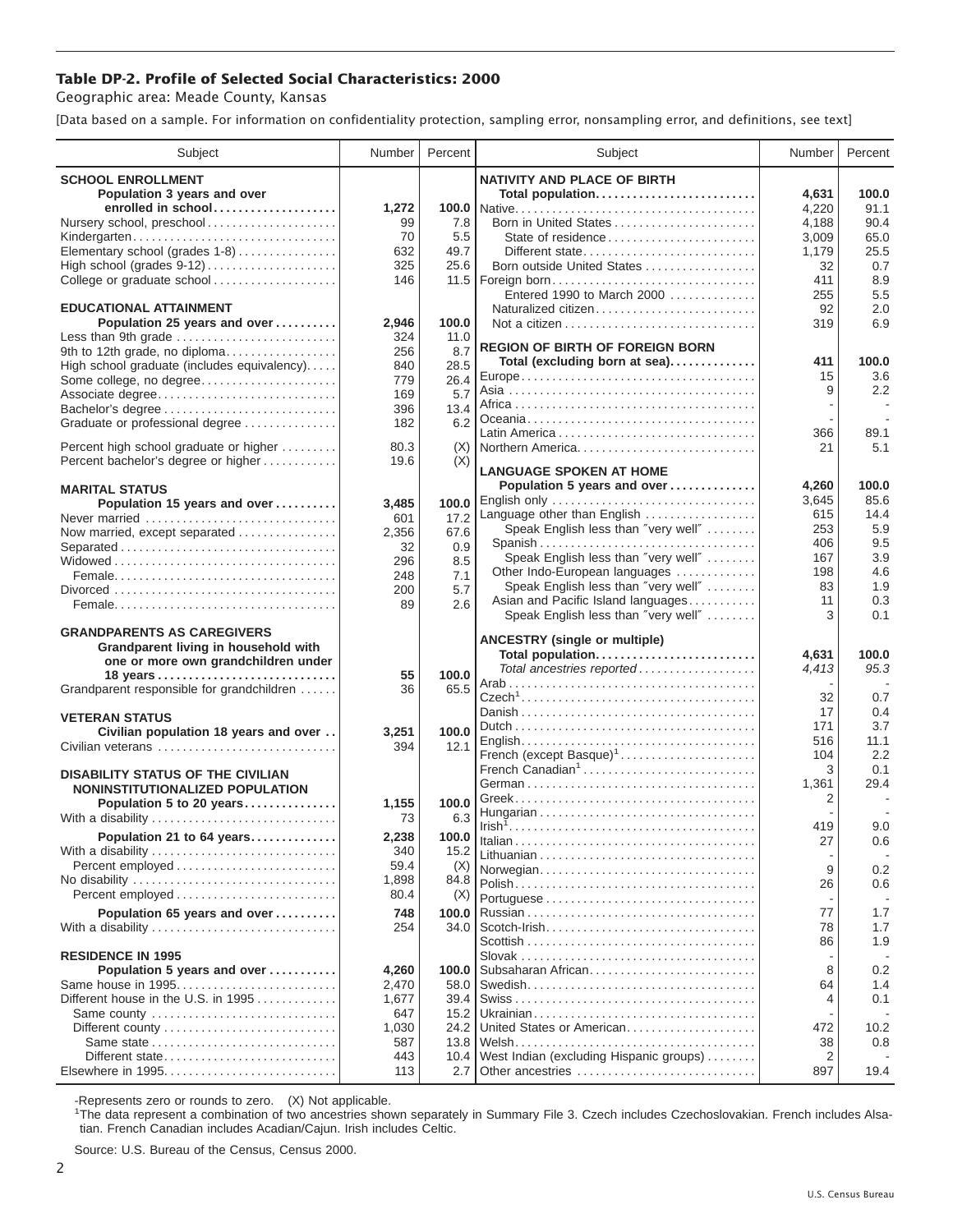## **Table DP-3. Profile of Selected Economic Characteristics: 2000**

Geographic area: Meade County, Kansas

[Data based on a sample. For information on confidentiality protection, sampling error, nonsampling error, and definitions, see text]

| Subject                                                                                  | Number       | Percent      | Subject                                                                                | Number       | Percent      |
|------------------------------------------------------------------------------------------|--------------|--------------|----------------------------------------------------------------------------------------|--------------|--------------|
| <b>EMPLOYMENT STATUS</b>                                                                 |              |              | <b>INCOME IN 1999</b>                                                                  |              |              |
| Population 16 years and over                                                             | 3,420        | 100.0        | Households                                                                             | 1,736        | 100.0        |
| In labor force                                                                           | 2,101        | 61.4         |                                                                                        | 156          | 9.0          |
| Civilian labor force                                                                     | 2,096        |              |                                                                                        | 127          | 7.3          |
| Employed                                                                                 | 2,035        |              |                                                                                        | 263          | 15.1         |
|                                                                                          | 61           |              |                                                                                        | 272          | 15.7         |
| Percent of civilian labor force                                                          | 2.9          | (X)          | $\frac{1}{2}$ \$35,000 to \$49,999                                                     | 366          | 21.1         |
|                                                                                          | 5            |              |                                                                                        | 308          | 17.7         |
| Not in labor force                                                                       | 1,319        |              | 38.6 \$75,000 to \$99,999                                                              | 135          | 7.8          |
| Females 16 years and over                                                                | 1,737        | 100.0        | \$100,000 to \$149,999                                                                 | 83           | 4.8          |
| In labor force $\dots\dots\dots\dots\dots\dots\dots\dots\dots\dots\dots\dots$            | 899          | 51.8         | \$150,000 to \$199,999                                                                 | 12           | 0.7          |
| Civilian labor force                                                                     | 899          | 51.8         | \$200,000 or more<br>Median household income (dollars)                                 | 14<br>36,761 | 0.8          |
|                                                                                          | 878          | 50.5         |                                                                                        |              | (X)          |
| Own children under 6 years                                                               | 445          | 100.0        | With earnings                                                                          | 1,352        | 77.9         |
| All parents in family in labor force                                                     | 220          | 49.4         | Mean earnings (dollars) <sup>1</sup>                                                   | 42,391       | (X)          |
|                                                                                          |              |              | With Social Security income                                                            | 588          | 33.9         |
| <b>COMMUTING TO WORK</b>                                                                 |              |              | Mean Social Security income (dollars) <sup>1</sup>                                     | 12,523       | (X)          |
| Workers 16 years and over<br>Car, truck, or van - - drove alone                          | 2,010        | 100.0        | With Supplemental Security Income                                                      | 38           | 2.2          |
| Car, truck, or van - - carpooled                                                         | 1,560<br>231 | 77.6<br>11.5 | Mean Supplemental Security Income                                                      |              |              |
| Public transportation (including taxicab)                                                |              |              | $\text{(dollars)}^1 \dots \dots \dots \dots \dots \dots \dots \dots \dots \dots \dots$ | 4,850        | (X)<br>1.2   |
|                                                                                          | 65           | 3.2          | With public assistance income<br>Mean public assistance income $(dollars)1 \ldots$ .   | 21<br>2,314  | (X)          |
| Other means                                                                              | 11           |              | 0.5 With retirement income                                                             | 205          | 11.8         |
| Worked at home                                                                           | 143          | 7.1          | Mean retirement income $(dollars)1$                                                    | 13,700       | (X)          |
| Mean travel time to work $(minutes)^1$                                                   | 17.7         | (X)          |                                                                                        |              |              |
|                                                                                          |              |              | Families                                                                               | 1,264        | 100.0        |
| <b>Employed civilian population</b>                                                      |              |              | Less than \$10,000                                                                     | 49           | 3.9          |
| 16 years and over                                                                        | 2,035        |              | 100.0 $\mid$ \$10,000 to \$14,999<br>\$15,000 to \$24,999                              | 39           | 3.1          |
| <b>OCCUPATION</b><br>Management, professional, and related                               |              |              | \$25,000 to \$34,999                                                                   | 166<br>212   | 13.1<br>16.8 |
|                                                                                          | 716          |              | $35.2$ \ \$35,000 to \$49,999                                                          | 309          | 24.4         |
| Service occupations                                                                      | 322          |              |                                                                                        | 272          | 21.5         |
| Sales and office occupations                                                             | 364          |              |                                                                                        | 124          | 9.8          |
| Farming, fishing, and forestry occupations                                               | 140          |              |                                                                                        | 69           | 5.5          |
| Construction, extraction, and maintenance                                                |              |              | \$150,000 to \$199,999                                                                 | 14           | 1.1          |
| occupations                                                                              | 238          |              |                                                                                        | 10           | 0.8          |
| Production, transportation, and material moving                                          |              |              | Median family income (dollars)                                                         | 41,550       | (X)          |
|                                                                                          | 255          | 12.5         |                                                                                        |              |              |
|                                                                                          |              |              | Per capita income (dollars) <sup>1</sup><br>Median earnings (dollars):                 | 16,824       | (X)          |
| <b>INDUSTRY</b>                                                                          |              |              | Male full-time, year-round workers                                                     | 29,295       | (X)          |
| Agriculture, forestry, fishing and hunting,                                              | 443          | 21.8         | Female full-time, year-round workers                                                   | 20,153       | (X)          |
|                                                                                          | 127          | 6.2          |                                                                                        |              |              |
| Manufacturing                                                                            | 105          | 5.2          |                                                                                        | Number       | Percent      |
| Wholesale trade                                                                          | 61           | 3.0          |                                                                                        | below        | below        |
| Retail trade                                                                             | 186          | 9.1          |                                                                                        | poverty      | poverty      |
| Transportation and warehousing, and utilities                                            | 172          | 8.5          | Subject                                                                                | level        | level        |
|                                                                                          | 27           | 1.3          |                                                                                        |              |              |
| Finance, insurance, real estate, and rental and                                          |              |              | <b>POVERTY STATUS IN 1999</b>                                                          |              |              |
|                                                                                          | 64           | 3.1          | Families                                                                               | 85           | 6.7          |
| Professional, scientific, management, adminis-<br>trative, and waste management services | 51           | 2.5          | With related children under 18 years                                                   | 65           | 9.9          |
| Educational, health and social services                                                  | 475          | 23.3         | With related children under 5 years                                                    | 35           | 12.9         |
| Arts, entertainment, recreation, accommodation                                           |              |              | Families with female householder, no                                                   |              |              |
| and food services                                                                        | 124          | 6.1          | husband present                                                                        | 25           | 28.1         |
| Other services (except public administration)                                            | 111          |              | 5.5 With related children under 18 years                                               | 25           | 43.9         |
| Public administration                                                                    | 89           | 4.4          | With related children under 5 years                                                    | 10           | 71.4         |
|                                                                                          |              |              |                                                                                        |              |              |
| <b>CLASS OF WORKER</b>                                                                   |              |              | Individuals                                                                            | 422          | 9.3          |
| Private wage and salary workers<br>Government workers                                    | 1,302<br>356 | 17.5         | 64.0 18 years and over<br>65 years and over                                            | 254<br>43    | 8.1<br>5.7   |
| Self-employed workers in own not incorporated                                            |              |              | Related children under 18 years                                                        | 162          | 11.9         |
|                                                                                          | 350          | 17.2         | Related children 5 to 17 years                                                         | 98           | 9.8          |
| Unpaid family workers                                                                    | 27           |              | 1.3 Unrelated individuals 15 years and over                                            | 110          | 20.1         |

-Represents zero or rounds to zero. (X) Not applicable.

<sup>1</sup>If the denominator of a mean value or per capita value is less than 30, then that value is calculated using a rounded aggregate in the numerator. See text.

Source: U.S. Bureau of the Census, Census 2000.